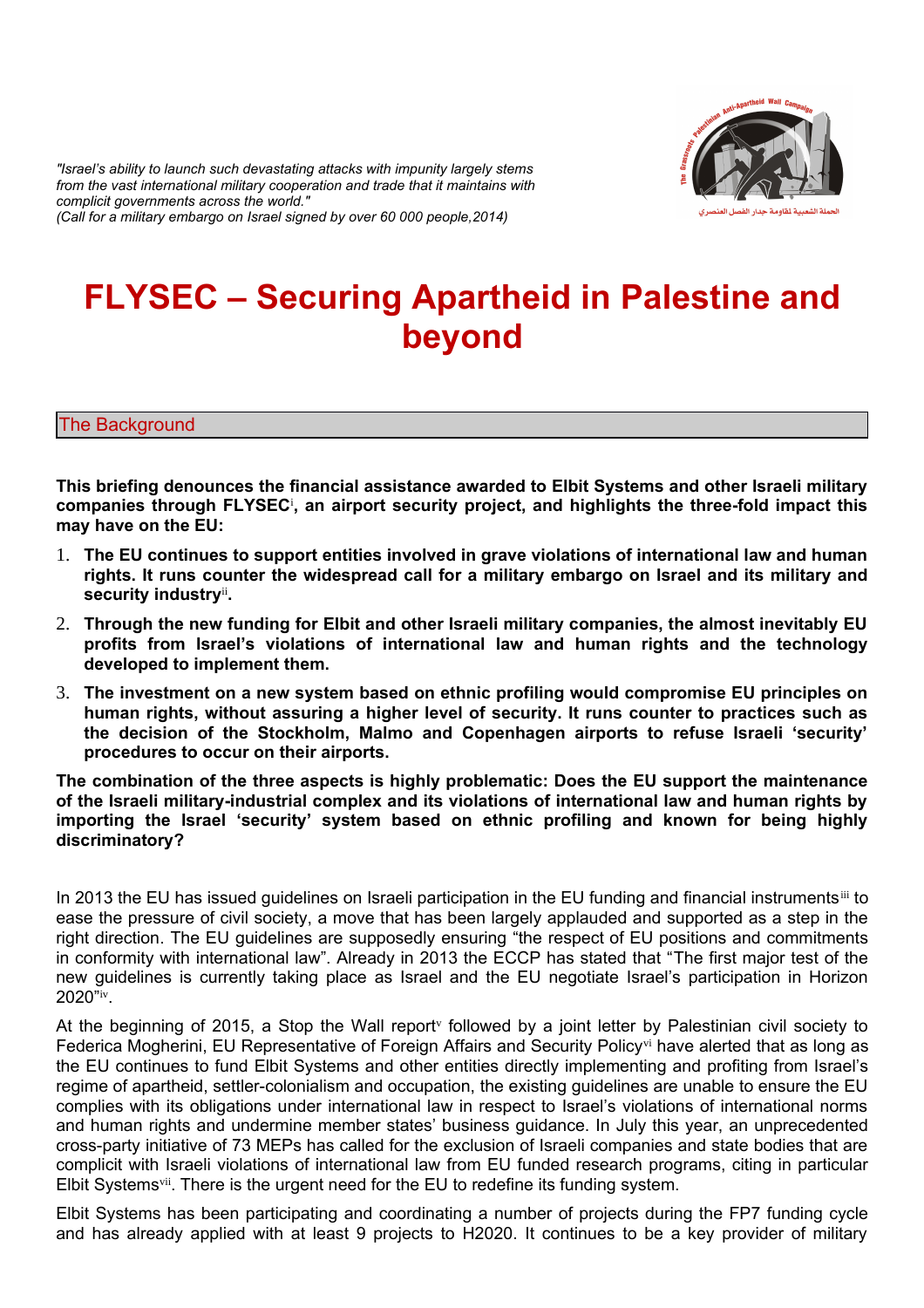equipment and training to the IDF in the clear knowledge this will be used to commit further war crimes iii. Elbit Systems' legacy is well known for being not in conformity with international standards and the risk for the EU is to recreate and export wrong practices from a country that has a long history on violation of human rights.

The project: FLYSEC

FLYSEC is one of the first projects that directly fund the Israeli military company Elbit Systems in the new Horizon2020 funding framework. It focuses on the sensitive topic of improving the aviation security chain. The project aims to develop and demonstrate an integrated and end-to-end airport security process for passengers by:

- Introducing new technologies: video surveillance, intelligent remote image processing and biometrics combined with big data analysis, open-source intelligence and crowdsourcing;
- Repurposing existing technologies: improving the services to facilitate boarding and landside/airside way finding, as well as RFID for carry-on luggage tracking and quick unattended luggage handling;
- More efficient background checks and passenger profiling: introduction of behavioural analysis and an innovative cognitive algorithm.

Coordinated by the National Centre for Scientific research "Demokritos", the project is supported by the following partners: Exodus Anonymos Etaireia Pliroforikis (EL); Elbit Systems Ltd (IL); ICTS (UK); EMZA Visual Sense Ltd (IL); CG SMA RTech Ltd (IL); EASC Ev (DE); Societe De L'Aeroport De Luxembourg Sa (LU); Université Du Luxembourg (LU); Embry-Riddle Aeronautical Deutschland Gmbh (DE); Epsilon Internasional Anonymi Epsilon International Sa (EL).

Out of the total EU contribution to the project of 4,089,500 Euro, 403,750 Euro are a direct contribution to Elbit Systems. A total of 1,252,625 Euros of the project will be contributions to the three Israeli participants: Elbit Systems, EMZA Visual Sense Ltd and CG SMA RTech LTD.

EMZA Visual Sense provides the Israeli military with technology and is directly related to Israel's military apparatus and its implementation of violation of human rights and international law.

# **The problems**

By offering financial support to Elbit Systems through FLYSEC, the EU is funding one of the Israel's biggest military companies. This implies:

**The EU supports Israeli military apparatus and entities involved in grave violations and international law:** Elbit is central to Israel's military apparatus and an iconic accomplice of Israeli violations of international law. It is a major producer of drones, weapons and other war technologies and it is deeply involved in the construction of the Wall and the settlements. The know-how Elbit acquires during this project is fungible and will inevitably be used to benefit and sustain these illegal practices.

**The EU profits from Israel's violations of international law and human rights:** Much of the surveillance and control technology produced by Elbit and its subsidiaries (i.e. cameras, sensors, biometrics, checkpoint related technology) is developed for and used in the construction and the maintenance of the Wall, the settlement project and Israeli checkpoints, all of them infringe international law and human rights.<sup>[ix](#page-4-8)</sup> By building projects on these experiences the EU is directly profiting from these violations.

**The EU risks adopting and building on 'security' practices that violate the Values of the European Union:** By offering financial support to FLYSEC, the EU is also endorsing a new system of security based on ethnic and racial profiling. The Israeli ethnic profiling system – guaranteed by modern technologies - has been strongly condemned both by Arab civil society organizations and international organizations and it is more than an anti-terrorism measure rather part of the institutionalised discriminatory policy. A number of European airport authorities have in 2012 asked Israeli Arkia airlines not stop using their airports due to racially discriminating profiling methods<sup>[x](#page-4-9)</sup>. Instead of encouraging these efforts to respect EU values, such funding poses a high risk that Israeli developed methodology will further expand the presence of those human rights violating patterns in European airport security.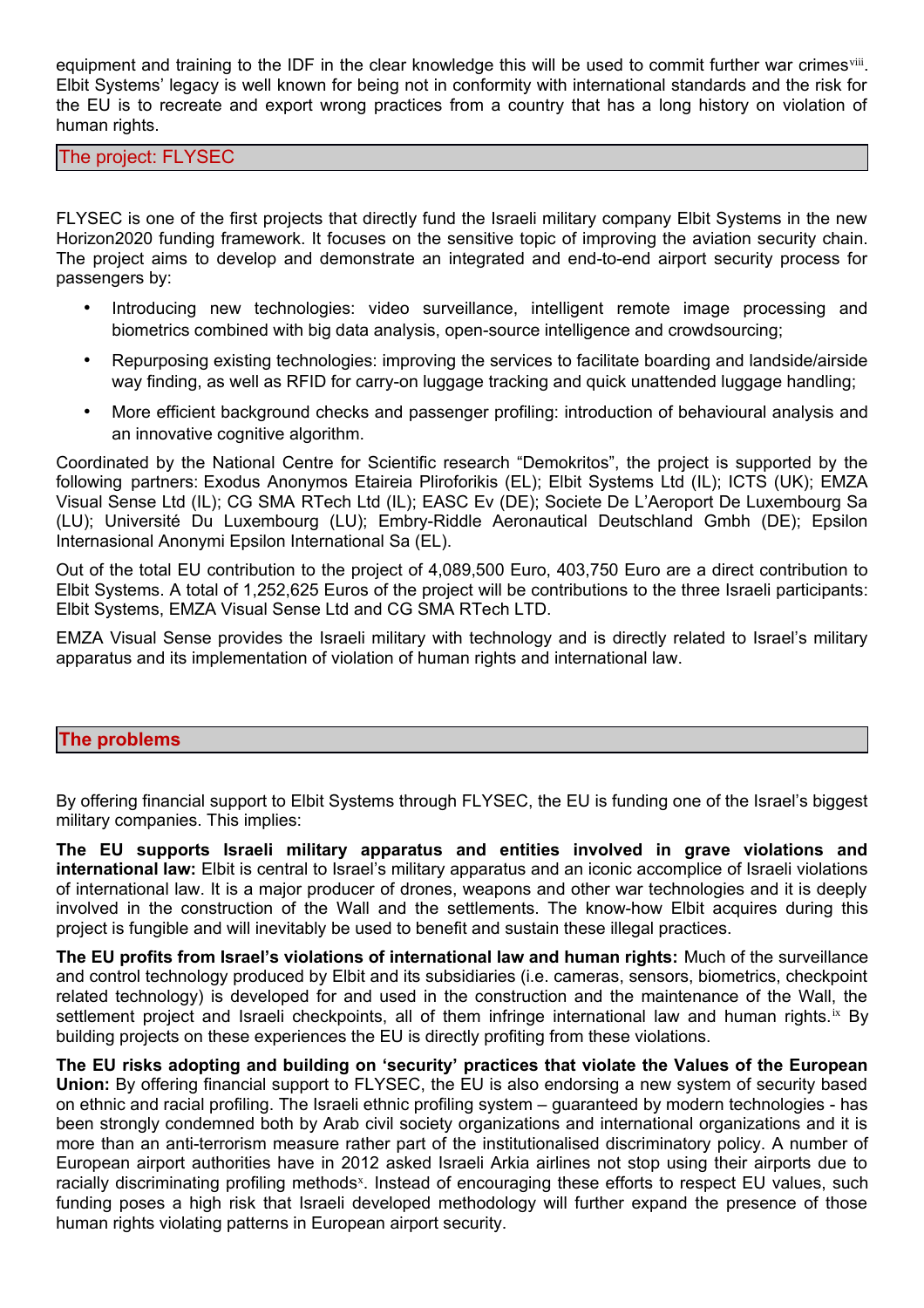# **Some details**

# **What is wrong about ELBIT SYSTEMS?**[xi](#page-4-10)

Elbit Systems is known to be not only deeply complicit in Israeli military aggression against Palestinian people but also a notorious war profiteer. Just after the military aggression on Gaza in July/August 2014, which killed over 2200 people, Elbit's shares rose 6.6%.

- The Wall: Elbit developed technology for the construction of the apartheid Wall, declared illegal by the Interactional Court of Justice in a 2004 opinion. It provides "intrusion detection systems" for the Wall, in particular in Jerusalem. One product made by this company, "Torch", is manufactured specifically for the use on the Wall. An armed UGV (Unmanned Ground Vehicle) was developed for patrolling the Wall's buffer zone.
- **Israeli settlements:** it provides technology for the illegal Israeli settlements in West Bank. Subsidiaries Elbit Electro-Optics (EL-Op) and Elbit Security System supplied and incorporated LORROS surveillance cameras in the Ariel settlement section as well as around Ar Ram.
- Israeli military aggression: the company is deeply involved with Israeli navy, aircraft and infantry. During the 2014 attack on Gaza, the Israeli military tested for the first time an unmanned APC produced as an Elbit-IAI join venture. Moreover, the company has just signed a new contract to train Israeli military combat until 2019.
- **Israeli drone war:** The most important contribution of Elbit to Israeli war crimes relies on the production of drones. 85% of drones used by the Israeli military are in fact manufactured by Elbit. Drones have been used both during the 2006 war in Lebanon and the 2008/2009 war in Gaza. During the 2014 military aggression on Gaza, the company tested its latest drone – the Hermes 900
- Israeli use of torture: in 2009, Brigadier General Yair Cohen, the former commander of the Unit 8200, got appointed as head of the "Cyber Solutions Department" at Elbit Systems. Unit 8200 is known for being responsible for systemic human rights violations, including torture, against Palestinian people. Like Cohen, several Elbit employees found through the "revolving" door system between the Israeli military and its private sector a job in Elbit Systems.

# **What is wrong about EMZA Visual Sense?**

EMZA Visual Sense is directly tied into the Israeli military establishment. According to WhoProfits, Emza Systems is a fully owned subsidiary of Athlone Global Security (AGS).<sup>[xii](#page-4-11)</sup> Among AGS' other subsidiaries are [DefenSoft Planning Systems,](http://www.whoprofits.org/Company%20Info.php?id=553) [BlueBird Aero Systems.](http://www.whoprofits.org/Company%20Info.php?id=600)

- 1) Emza Visual Sense: Its WiseEye technology is adopted by the Israeli Defense Forces.<sup>[xiii](#page-4-12)</sup>
- 2) DefenSoft Planning Systems: The company has provided the Israeli army with the defense array design for the illegal Wall in the occupied West Bank, and around the Gaza Strip.[xiv](#page-4-13)
- 3) BlueBird Aero Systems: Its drones have been used during both air strikes by the Israeli Air Force in the Gaza strip, and in military campaigns in the West Bank.<sup>[xv](#page-4-14)</sup>

#### **What is wrong about Ethnic Profiling?**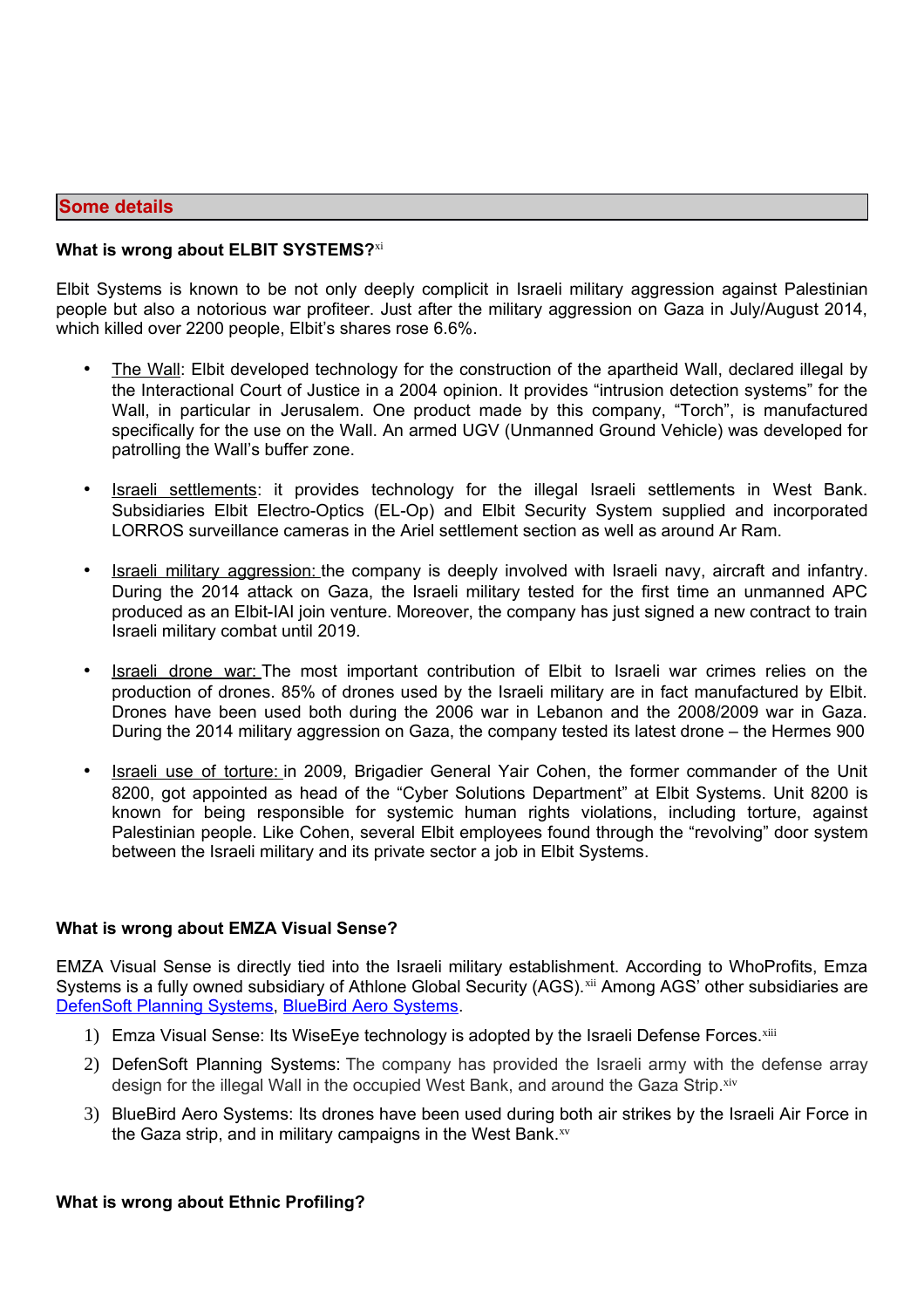Ethnic profiling is defined as the use by law enforcement of generalizations based on impermissible grounds such as race, ethnicity, religion or national origin as the basis for suspicion in directing discretionary law enforcement actions. As experts state, behavioural profiling becomes mingled with racial profiling in practice, Ben Gurion airport being a clear example for this.[xvi](#page-4-15) In the last decades, interest in and use of ethnic profiling in the airport checks has grown sharply worldwide, becoming pervasive yet showing no evidence that it actually prevents terrorism or lower crime rates. On the contrary, profiling stigmatizes entire racial, ethnic or religious group and it actually reduces security by misdirecting police resources.

The application of ethnic profiling is a direct violation of a number of rights, such as freedom of movement, the right to non-discrimination, the right to privacy, the right to equal treatments. Although there is no explicit international standard - nor European one - that bans ethnic profiling, its prohibition can be directly inferred from a number of international treaties that protect those rights, in particular the International Covenant on Civil and Political Rights (ICCPR) and the Convention on the Elimination of any form of Racial Discrimination (CERD). By relying on ethnic, racial, or religious stereotypes, ethnic profiling breaches one of the most fundamental principles of law: that each person must be treated as an individual, not as a member of a group.

At the European level, the European Convention on Human Rights prohibits discrimination and the European Court on Human Rights has made clear that any treatment based exclusively on a person's ethnic origin is per se unlawful[xvii](#page-4-16). Moreover, the European Commission against Racism and Intolerance (ECRI) has repeatedly expressed concerns with the abuse of this practice across a wide range of EU member states<sup>[xviii](#page-4-17)</sup>.

Although even in many European countries ethnic profiling in the airport is implemented, Israel is well known for its widespread abuse especially against the Palestinian minority living in Israel and flying from\to Ben Gurion airport. The Israeli ethnic profiling system – guaranteed by modern technologies - has been strongly condemned both by Palestinian and Israeli civil society organizations[xix](#page-4-18) and it is more than an antiterrorism measure rather part of the institutionalised discriminatory policy. Considering this reality, it is highly questionable what impact FLYSEC's 'risk-based security approach', which will be '*applying ethicalby-design patterns, maximizing the efficiency of security controls through passenger differentiation from* ranging from "unknown" to "trusted"<sup>"[xx](#page-4-19)</sup>, may have on European passengers and civil rights.

Although the EU has not expressly outlawed ethnic profiling, single member states have condemned this practice. In recent years, Stockholm, Malmo and Copenhagen's airports forced the Israeli airline Arkia to look for other hubs[xxi](#page-4-20), as they refused to allow Israeli security inspection, which involve ethnic and personal profiling, extensive questioning and selective inspections based on the perceived degree of risk to security. Many EU member states do not conform to ethnic profiling and do not consider it a proper measure to ensure security in the airport. Will they want to or be forced to apply FLYSEC solutions?